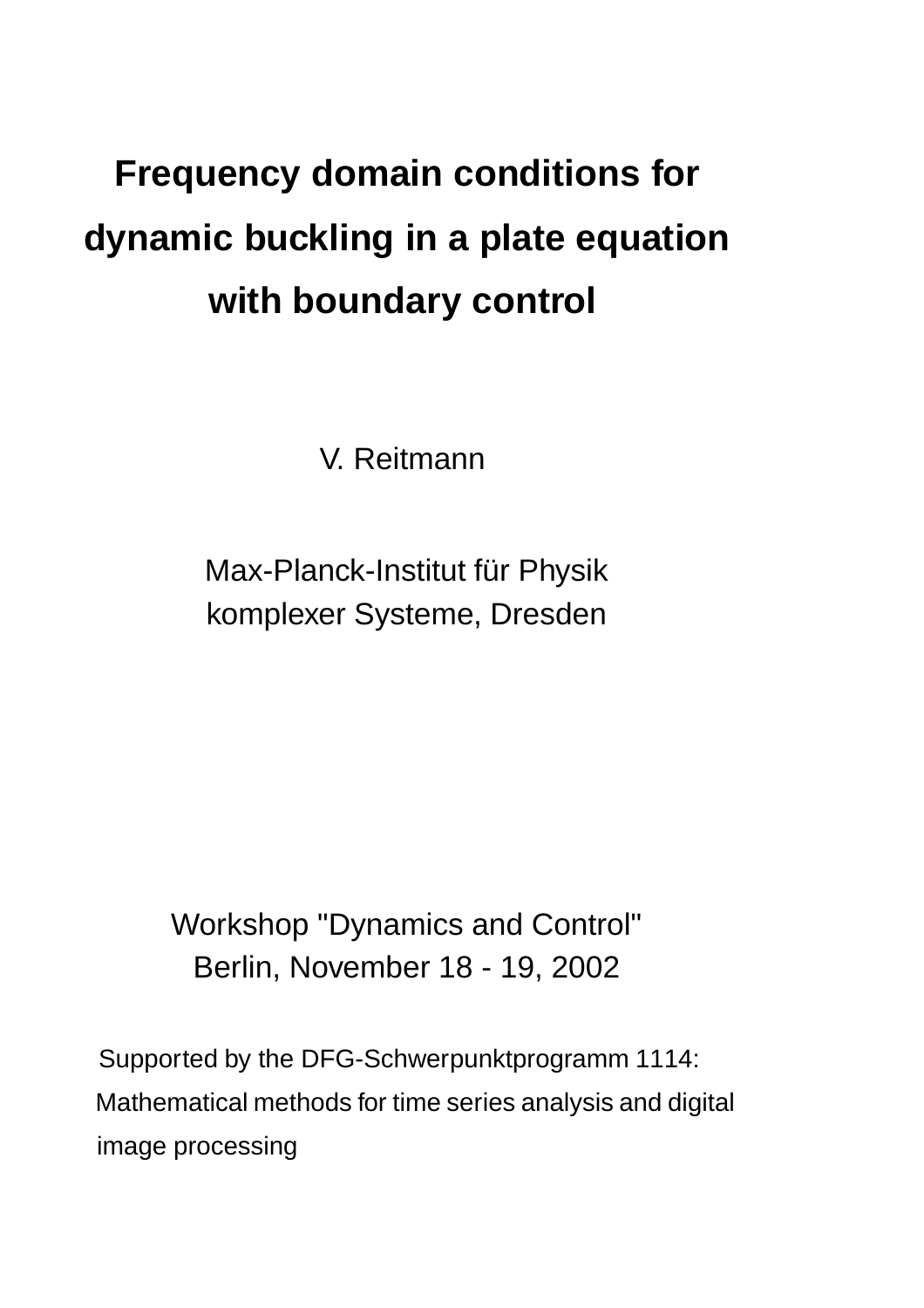# **1. Setting of the abstract problem**

Suppose  $Y_0$  is a Hilbert space,

 $A: \mathcal{D}(A) \rightarrow Y_0$  is the generator of a  $C_0$ -semigroup on  $Y_0$ ,

 $(\cdot,\cdot)_0$ ,  $\|\cdot\|_0$  are the scalar product resp. the norm on  $Y_0$ 

 $Y_1 := \mathcal{D}(A)$  with  $\lambda \frac{\partial}{\partial y}$   $\frac{\partial}{\partial z}$   $\frac{\partial}{\partial \zeta}$   $\frac{\partial}{\partial \zeta}$   $\frac{\partial}{\partial \zeta}$   $\frac{\partial}{\partial \zeta}$   $\frac{\partial}{\partial \zeta}$   $\frac{\partial}{\partial \zeta}$   $\frac{\partial}{\partial \zeta}$   $\frac{\partial}{\partial \zeta}$   $\frac{\partial}{\partial \zeta}$   $\frac{\partial}{\partial \zeta}$   $\frac{\partial}{\partial \zeta}$   $\frac{\partial}{\partial \zeta}$   $\frac{\partial}{\partial \zeta}$   $\frac{\partial}{\partial \zeta}$  $y,\eta\in Y_1,\;\beta\in\rho(A)$  fixed,  $\|\cdot\|_1$  corresponding norm  $Y_{-1} :=$  completion of  $Y_0$  with respect to the norm  $||y||_{-1} := ||(\beta I - A)^{-1}y||_0,$ 

scalar product

$$
(y, \eta)_{-1} := ((\beta I - A)^{-1}y, (\beta I - A)^{-1}\eta)_0,
$$

$$
y,\eta\in Y_{-1},
$$

 $Y_1 \subset Y_0 \subset Y_{-1}$  densely with continuous embedding, i. e. Gelfand triple

 $(Y_1, Y_{-1})$  is called also Hilbert rigging of the pivot space  $Y_0$ ;

the Gelfand triple can be extended to a Hilbert scale  ${Y_\alpha}_{\alpha\in\mathbb{R}}$ .

Define the norm in  $L^2$  $(0, 1, I<sub>j</sub>)$   $(J - 1, 0, -1)$ through  $||y(\cdot)||_{2,j} := \left(\int ||y(t)||_{\alpha}^2 dt\right)$ -  $\left(\frac{2}{\alpha}dt\right)^{1/2}$ .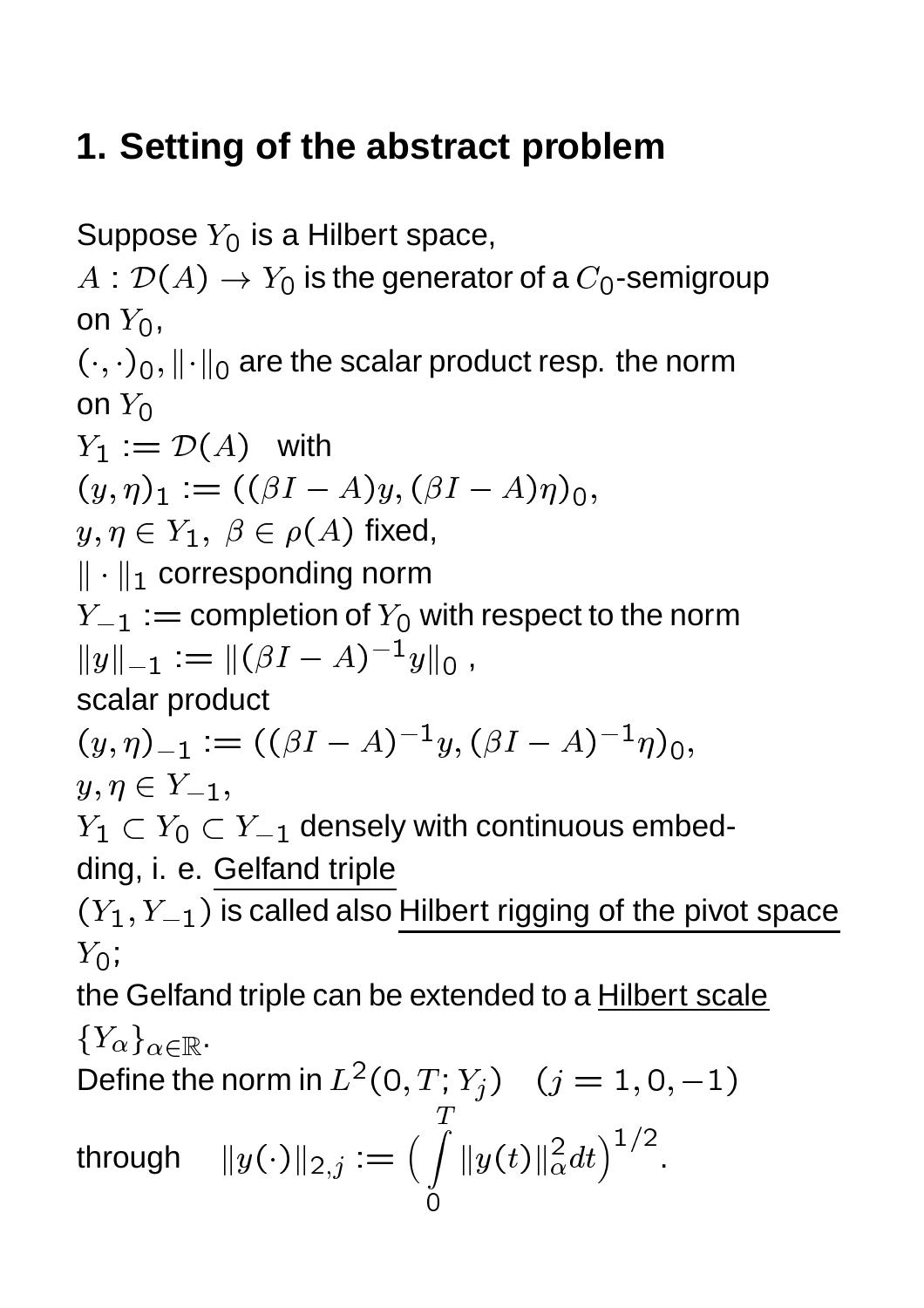Let  $\mathcal{L}_{\mathcal{T}}$  denote the space of functions  $s(y:[0,T]\rightarrow Y_0$  s.t.  $y\in L^2(0,T;Y_0)$  $(0,T;Y_{-1})$  and  $\dot{y}\in L^{2}(0,T;Y_{-1})$ , where the time derivative  $\dot{y}$  is understood in the sense of distributions with values in a Hilbert space. The space  $\mathcal{L}_T$  is equipped with the norm

$$
||y||_{\mathcal{L}_T} := (||y(\cdot)||_{2,1}^2 + ||\dot{y}(\cdot)||_{2,-1}^2)^{1/2}.
$$

Let  $y \in Y_0, z \in Y_1$ . Then

$$
|(y,z)_0|=|(\beta I{-}A)^{-1}y,(\beta I{-}A)z)_0|\leq \|y\|_{-1}\|z\|_1.
$$

Extending  $(\cdot, z)_0$  by continuity onto  $Y_{-1}$  we obtain

 -   Denote this extension by  $(\cdot, \cdot)_{-1,1}$  and call it duality product on  $Y_{-1} \times Y_1$ . Consider the control problem

$$
\begin{array}{rcl}\n\dot{y} & = & Ay + Bu \\
w(t) & = & Cy(t) \\
z(t) & = & Dy(t) + Eu(t) \\
\end{array}, \quad\n\begin{array}{rcl}\nu(t) = & \varphi(w(t), t), \\
y(0) = & y_0, \\
y(0) = & y_0, \\
y(0) = & y_0.\n\end{array}\n\bigg\} \tag{1.1}
$$

where  $A: \mathcal{D}(A) \rightarrow Y_0$  is generator of a  $C_{\mathsf{O}}$ -semigroup on the Hilbert space  $Y_{\mathsf{O}}, B \in \mathcal{L}(U, Y_{\mathsf{-}1})$ is the control operator,  $C \in \mathcal{L}(Y_1,W)$  is the observation operator,  $D\in \mathcal{L}(Y_1,Z)$  and  $E \in \mathcal{L}(U, Z)$  are output operators and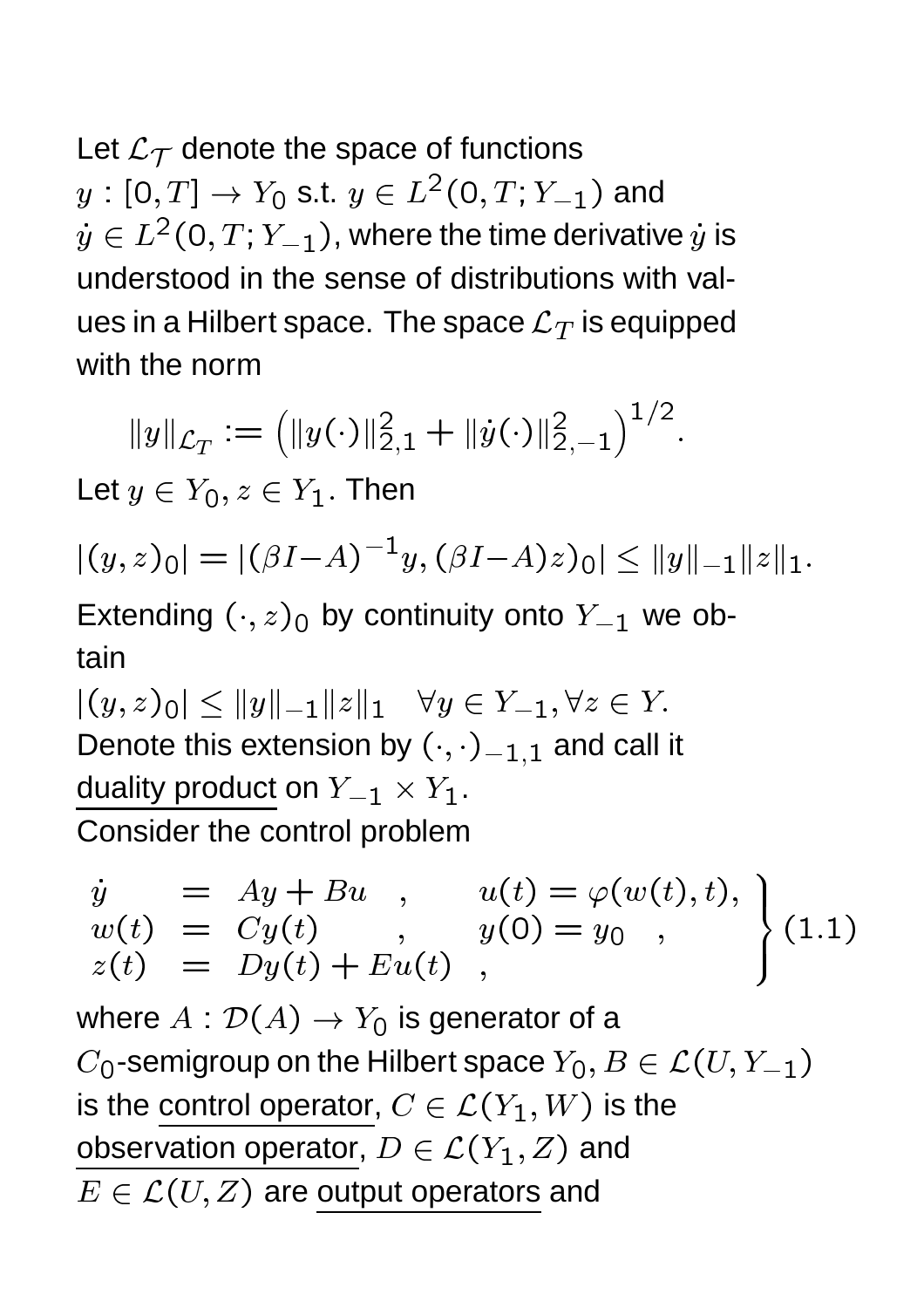$\varphi:W\times\mathbb{R}_+\to U$  is the nonlinearity.  $U, W, Z$  are Hilbert spaces.

**Definition 1.1**  $F: Y_1 \rightarrow Y_{-1}$  is said to be hemicontinuous if  $t\mapsto (F(u+tv),w)_{-1,1}$  is continuous on  $[0,1]$ for all  $u, v, w \in Y_1$ .  $F: Y_1 \rightarrow Y_{-1}$  is said to be monotone if

$$
(F(u) - F(v), u - v)_{-1,1} \ge m||u - v||_1^2
$$
  

$$
\forall u, v \in Y_1.
$$

**Theorem 1.1.** (V. Barbu)

Let  $Y_1 \subset Y_0 \subset Y_{-1}$  be a Gelfand triple, and let  $F: Y_1 \rightarrow Y_{-1}$  be a hemicontinuous monotone operator which satisfies

$$
(F(y), y)_{-1, 1} \ge \alpha ||y||_1^2 + \beta \quad \forall y \in Y_1
$$

for  $\alpha > 0$ , and  $\beta \in \mathbb{R}$ , and

$$
||F(y)||_{-1} \leq C(||y||_1 + 1) \quad \forall y \in Y_1,
$$

for  $C>0.$  Then, for each  $y_{\text{O}}\in Y_{\text{O}}$  and  $g\in L^{2}(0,T;Y_{-1})$  there exists a unique function  $y$  which satisfies

$$
y \in L^2(0, T; Y_1) \cap C([0, T]; Y_0), \dot{y} \in L^2(0, T; Y_{-1}),
$$

$$
\frac{dy}{dt} + F(y(t)) = g(t), \text{ a.e. } t \in (0, T),
$$
  

$$
y(0) = y_0.
$$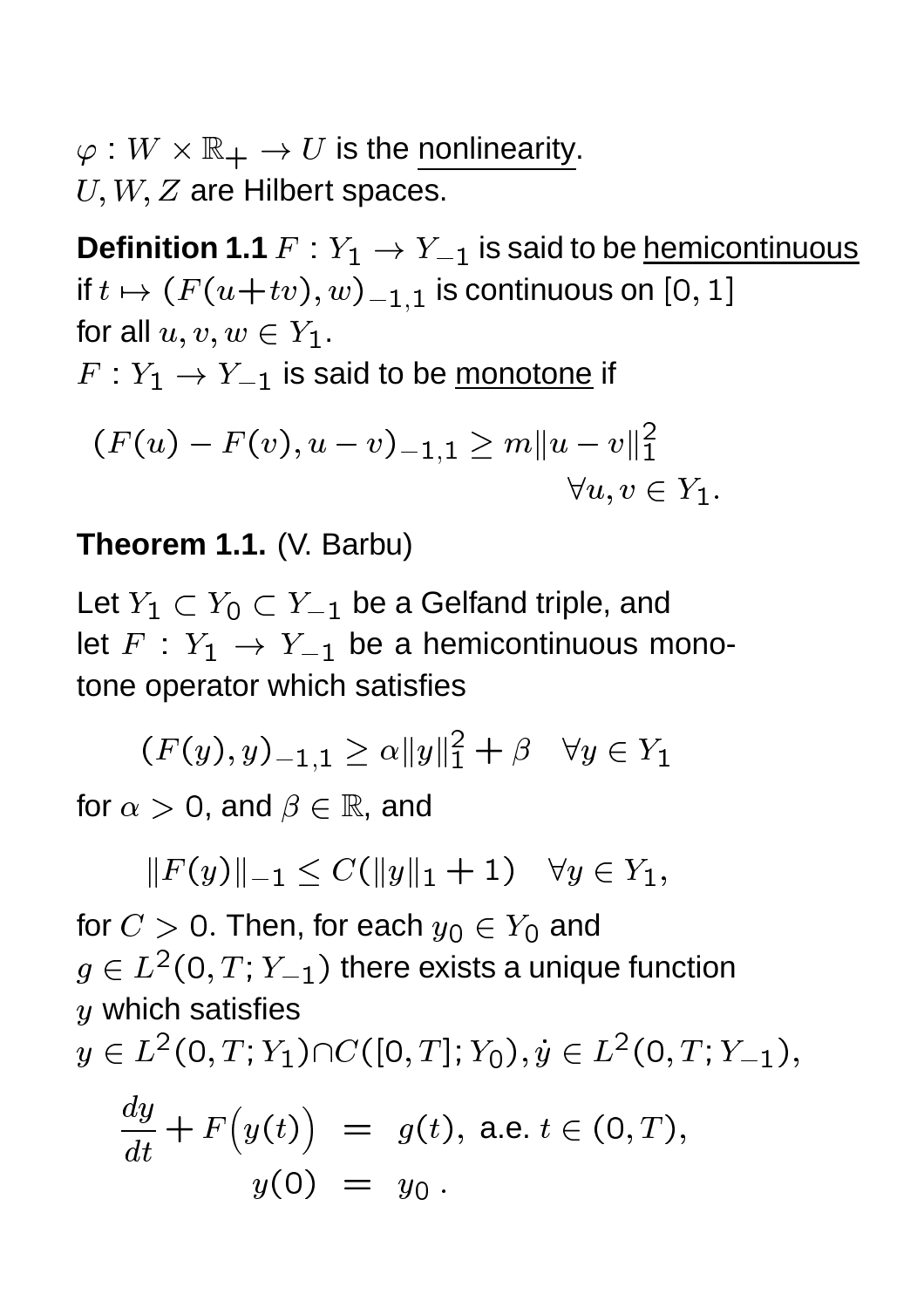## **2. The frequency theorem**

 $(H1)$  A is the generator of a stable  $C_0$ -semigroup  $\{e^{At}\}_{t>0}$  on  $Y_0$ , i.e.,  $\exists M\geq 1, \omega_0>0: \|e^{At}\|_0\leq 1$  $Me^{-\omega_0 t}$   $\forall t \geq 0$ 

 $(H2)$  The pair  $(A, B^*)$  satisfies the abstract trace regularity condition, i.e., the operator  $B^{\ast}e^{A^{\ast}t}$ admits a continuous extension, denoted by the same symbol, from  $Y_{\mathsf{O}} \to L^2(\mathsf{O},T;U)$  : :  $(\cup, I, U)$  .  $\tau$ 

 $\overline{a}$  and  $\overline{a}$  and  $\overline{a}$  and  $\overline{a}$ where  $B^*$  is the dual of  $B$ , and  $B^* \in \mathcal{L}(\mathcal{D}(A),U)$  $||B^*e^{A}||_{II}^2dt \leq c_T$  $U^{III} = I \cup J \cup U$   $=$ - - - - $\bigcup$   $\bigcup$   $\bigcup$   $\bigcup$   $\bigcup$   $\bigcup$   $\bigcup$   $\bigcup$   $\bigcup$   $\bigcup$   $\bigcup$   $\bigcup$   $\bigcup$   $\bigcup$   $\bigcup$   $\bigcup$   $\bigcup$   $\bigcup$   $\bigcup$   $\bigcup$   $\bigcup$   $\bigcup$   $\bigcup$   $\bigcup$   $\bigcup$   $\bigcup$   $\bigcup$   $\bigcup$   $\bigcup$   $\bigcup$   $\bigcup$   $\bigcup$   $\bigcup$   $\bigcup$   $\bigcup$   $\bigcup$   $\bigcup$ 

(after identifying  $[\mathcal{D}(A)]^{\prime}$  with  $\mathcal{D}(A)$ .

- - - 
 - - - - - -  $F_3 \in \mathcal{L}(U)$ 

(H4) 
$$
\alpha := \frac{\inf_{\omega, y, u} \frac{F(y, u)}{\|y\|_1^2 + \|u\|_U^2} > 0
$$

where the infimum ranges over all triples  $(\omega, y, u) \in$  $\mathbb{R} \times Y_1 \times U$  with  $i \omega y = Ay + Bu$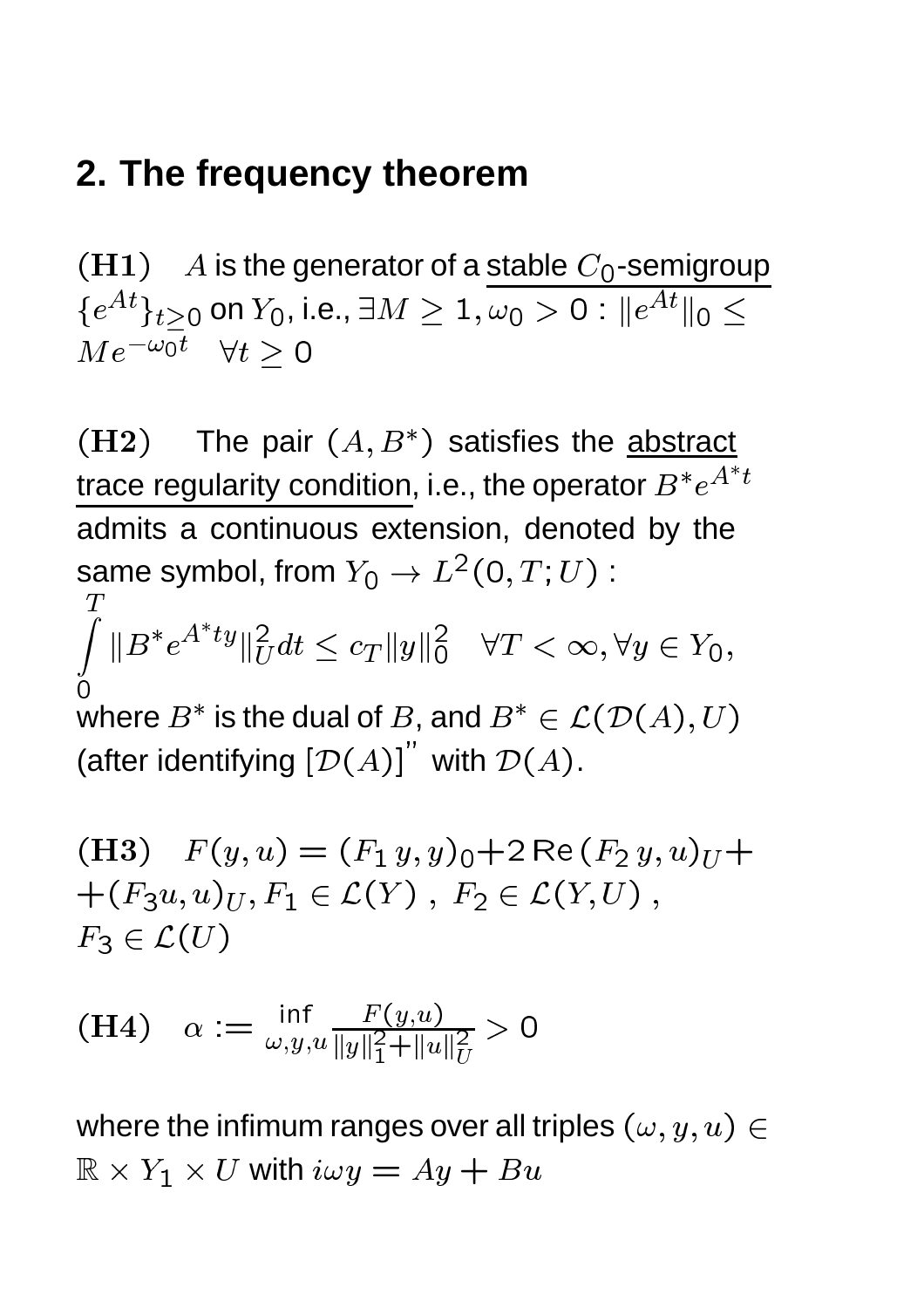**Theorem 2.1** (Frequency theorem for the nonsingular case, McMillan, 1997)

Assume the hypotheses  $\rm(H1){-}(H4)$ . Then, there exists an operator  $P=P^*\in\mathcal{L}(Y_0)$  s.t.

 $\cdots$   $\cdots$   $\cdots$   $\cdots$   $\cdots$   $\cdots$   $\cdots$   $\cdots$   $\cdots$   $\cdots$   $\cdots$   $\cdots$   $\cdots$   $\cdots$   $\cdots$   $\cdots$   $\cdots$   $\cdots$   $\cdots$   $\cdots$   $\cdots$   $\cdots$   $\cdots$   $\cdots$   $\cdots$   $\cdots$   $\cdots$   $\cdots$   $\cdots$   $\cdots$   $\cdots$   $\cdots$   $\cdots$   $\cdots$   $\cdots$   $\cdots$   $\mathcal{O}(||u||_U \pm ||y||_0)$   $\forall (y, u) \in I_1 \times U$ for some  $\delta > 0$ 

#### **Remark 2.1**

a) Instead of  $(H2)$  the traditional assumption is the controllability of  $(A,B)$ .

**Definition 2.1** The pair  $(A, B)$  is said to be  $L^-$ -COHUUIIc -controllable if, for each  $y_\text{O} \in Y_\text{O}$ , there exists  $(y(\cdot),u(\cdot)) \in L^2(\mathbb{R}_+,Y_0) \times L^2(\mathbb{R}_+,U)$ s.t.  $y(\cdot)$  is the (weak) solution of  $J$   $J$   $J$   $J$   $J$   $J$   $J$   $J$ In <u>infinite</u> dimension, the  $L^2$ -controllability of  $(A,B)$ is too restrictive (for instance, if  $B$  is compact, the pair  $(A,B)$  is never exactly  $L^2$ -controllable; Triggiani, 1975)

However, the  $L^2$ -controllability of  $(A, B)$  holds for some controlled wave equations and systems in which  $A$  generates a  $C_{\mathsf{O}}$ -group on  $Y_{\mathsf{O}}$  and  $B$  is surjective (Curtain, Pritchhard, 1978)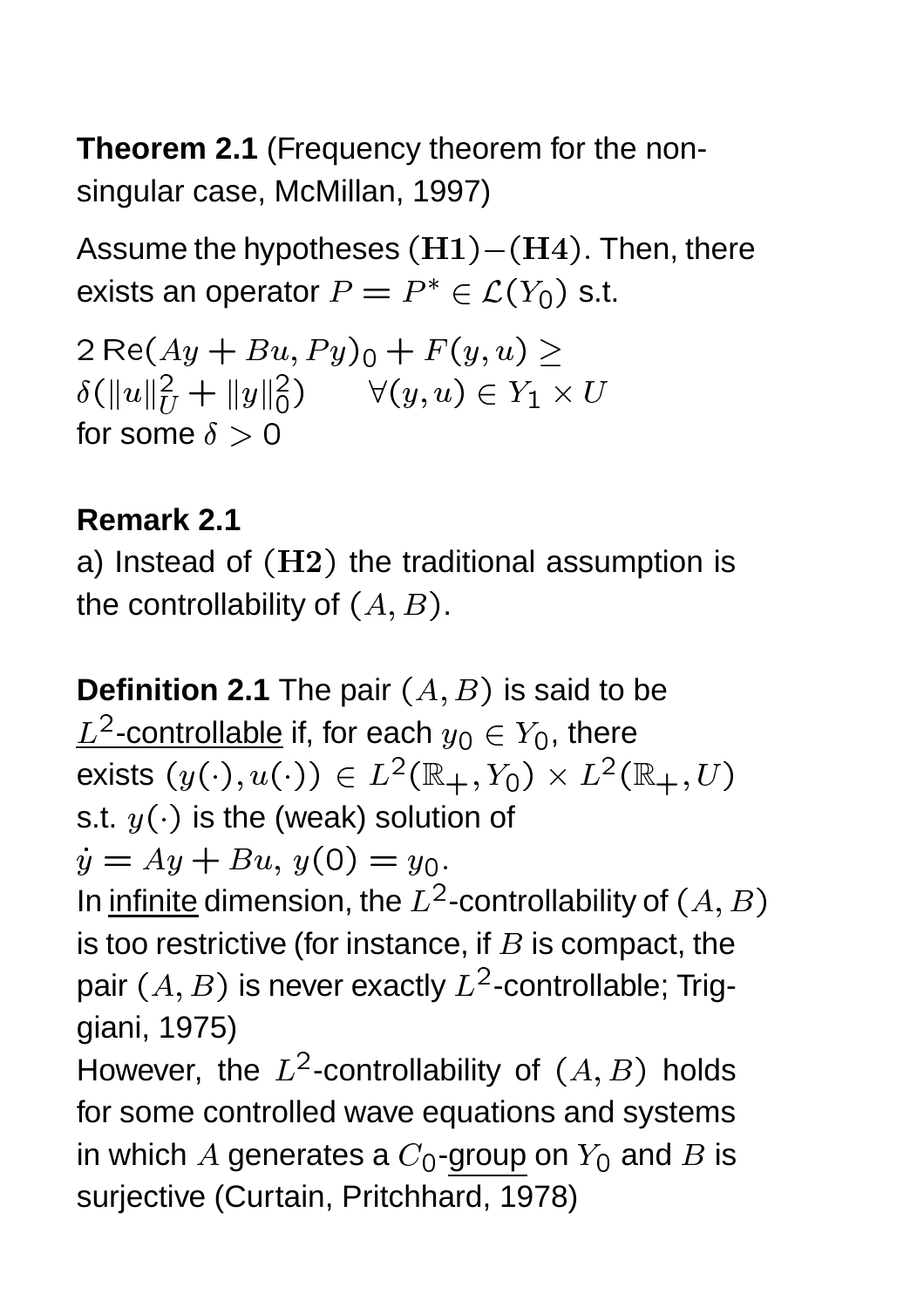b) Frequency theorem with controllability or regularity condition  $(H2)$ :

- Yakubovich, 1962, Kalman, 1963; Popov, 1970 - KYP lemma
- Yakubovich, 1974:  $A, B$  bounded operators in Hilbert space
- Likhtarnikov, Yakubovich, 1976:  $A, B$  unbounded but PDE's on bounded domain and control function in the interior, strong regularity assumptions
- Louis, Wexler, 1991: Control in the interior, removed regularity assumptions

McMillan, 1997 Lasiecka, Triggiani, 1991

McMillan, 1997 Frequency theorem for boundary control problems

**Example 2.1** Damped Euler-Bernoulli plate equation

**SZ (MAC DOUTIGO)** bounded domain with smooth boundary

$$
w_{tt} + \gamma w_t + \Delta^2 w = 0 \text{ in } \Omega \times (0, T],
$$
  
\n
$$
\gamma \ge 0
$$
  
\n
$$
w(\cdot, 0) = w_0, w_t(\cdot, 0) = w_1 \text{ in } \Omega
$$
  
\n
$$
w_{\vert \sum} = 0 \text{ in } \partial\Omega \times (0, T] =: \Sigma
$$
  
\n
$$
\Delta w_{\vert \sum} = u \text{ in } \Sigma
$$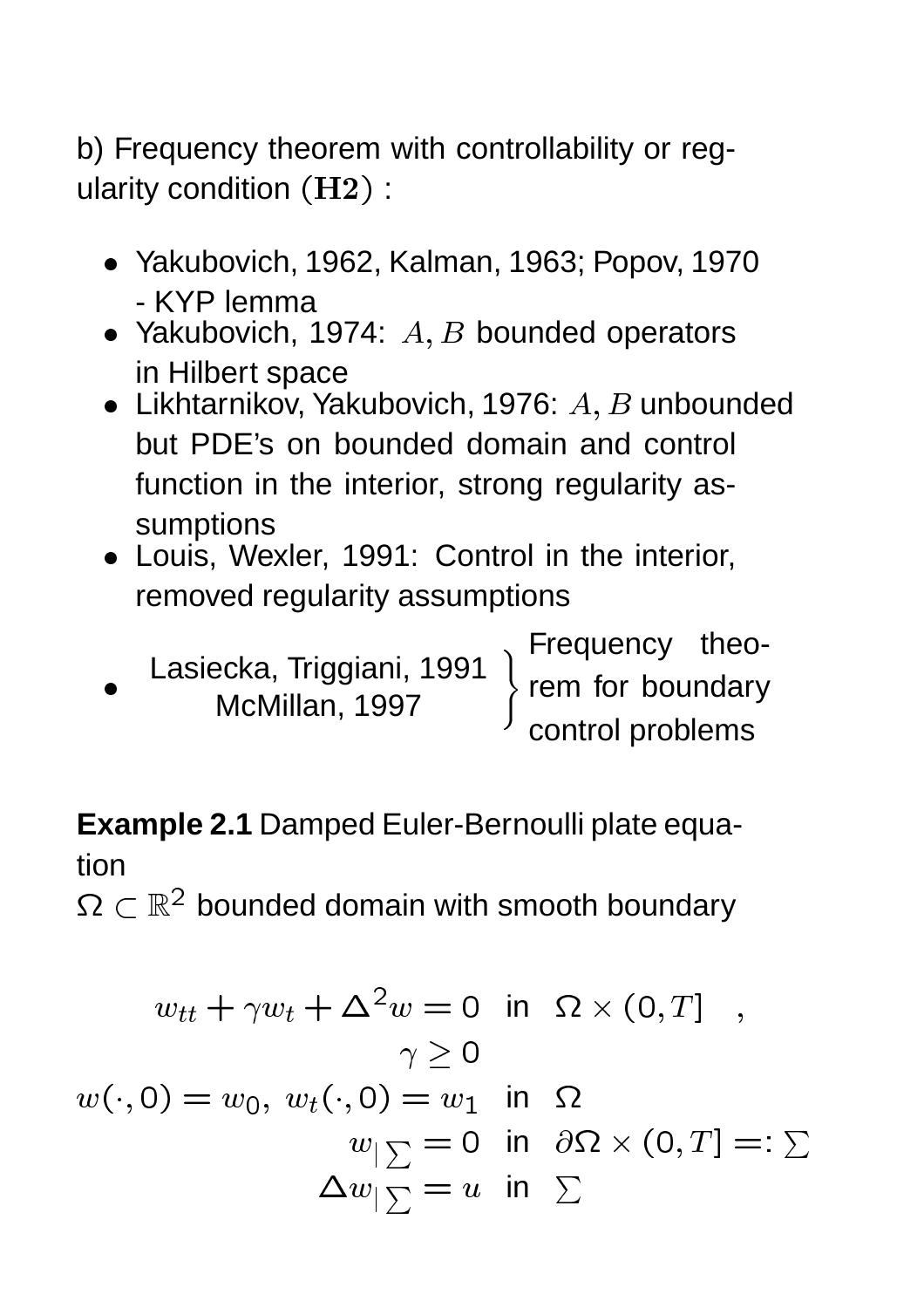$$
u \in L^{2}(\Sigma) \text{ boundary control}
$$
  
\n
$$
(w_{0}, w_{1}) \in V_{1} \times V_{-1} , V_{1} = H_{0}^{1}(\Omega),
$$
  
\n
$$
V_{-1} = H^{-1}(\Omega), V_{0} = L^{2}(\Omega)
$$
  
\n
$$
V_{1} \subset V_{0} \subset V_{-1} \text{ Gelfand triple}
$$
  
\n
$$
y := (w, w_{t}), Y_{0} = V_{1} \times V_{-1}, U = L^{2}(\partial \Omega)
$$
  
\n
$$
A_{0}h := \Delta^{2}h ,
$$
  
\n
$$
\mathcal{D}(A_{0}) = \{h \in H^{4}(\Omega) : h_{|\partial\Omega} = \Delta h_{|\partial\Omega} = 0\}
$$
  
\n
$$
A := \begin{bmatrix} 0 & I \\ -A_{0} & -\gamma I \end{bmatrix}, Bu := \begin{bmatrix} 0 \\ A_{0}Gu \end{bmatrix},
$$
  
\n
$$
F_{1} = I, F_{2} = F_{3} = 0
$$

 $\mathcal G$  is the Green map defined by  $n = yv \Leftrightarrow \{\Delta^{-1}v = 0, h|_{\partial\Omega} = 0, \Delta h|_{\partial\Omega} = 0\}$ A is stable on  $Y_0$   $\Rightarrow$   $(H1)$ 

Lasiecka / Triggiani, 1991:  
\n
$$
A^{-1}B ∈ \mathcal{L}(U, Y_0) = \Phi(t; \Phi_0, \Phi_1)
$$
  
\nand  $B^* e^{A^*t} \binom{w}{w_t} = \frac{\partial \Delta \Phi(t)}{\partial \nu}, (w, w_t) ∈ Y_0,$   
\nΦ solution of the associated homogeneous prob-  
\nlem

$$
\int \left| \frac{\partial \Delta \Phi}{\partial \nu} \right|^2 d\Sigma \leq C_T \|(\Phi_0, \Phi_1)\|_{Y_0}^2
$$
  

$$
\sum_{n=1}^{\infty} \Delta \Phi_n
$$
 McMillan's frequency theorem is applicable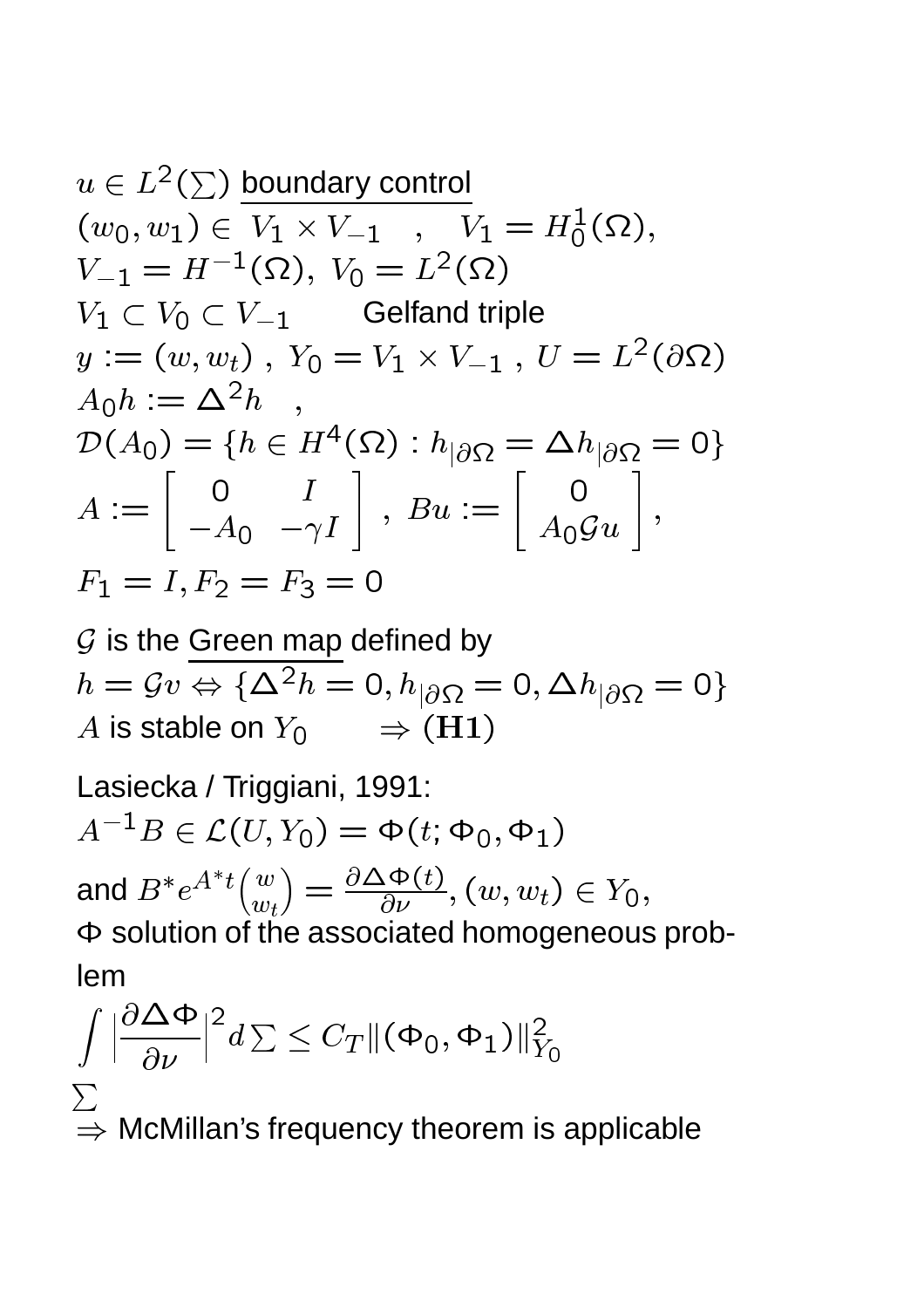#### **Example 2.2** (Likhtarnikov / Yakubovich, 1976)

$$
\Omega \subset \mathbb{R}^n \text{ domain with smooth boundary}
$$
\n
$$
Y_0 = L^2(\Omega), Y_1 = W^{1,2}(\Omega), Y_{-1} \cong Y'_1,
$$
\n
$$
U = W^{-1/2,2}(\partial \Omega)
$$
\n
$$
\Rightarrow Y_1 \subset Y_0 \subset Y_{-1} \text{ Gelfand triple}
$$
\n
$$
A: \mathcal{D}(A) \to Y_0, a(w, z) := \int_{\Omega} \sum_{i=1}^n w_{x_i} \bar{z}_{x_i} d\Omega,
$$
\n
$$
w, z \in W^{1,2}(\Omega)
$$
\n
$$
B \in \mathcal{L}(U, Y_{-1}) : b(u, w) = \int_{\partial \Omega} u(x) \overline{w(x)} dS
$$
\n
$$
w \in W^{1,2}(\Omega), u \in W^{-1/2,2}(\partial \Omega)
$$
\n
$$
\Rightarrow \dot{y} = Ay + Bu \text{ in } Y_0
$$
\n
$$
y(0) = y_0 \in Y_0
$$
\n(2.1)

For smooth data and smooth region (2.1) is equivalent to the boundary control problem

$$
w_t = \Delta w + f \text{ in } \Omega \times (0, +\infty)
$$
  
\n
$$
\frac{\partial w}{\partial \nu} \geq u(x, t) \text{ in } \partial \Omega \times (0, +\infty) =: \Sigma
$$
  
\n
$$
w(x, 0) = w_0(x) \text{ in } \Omega
$$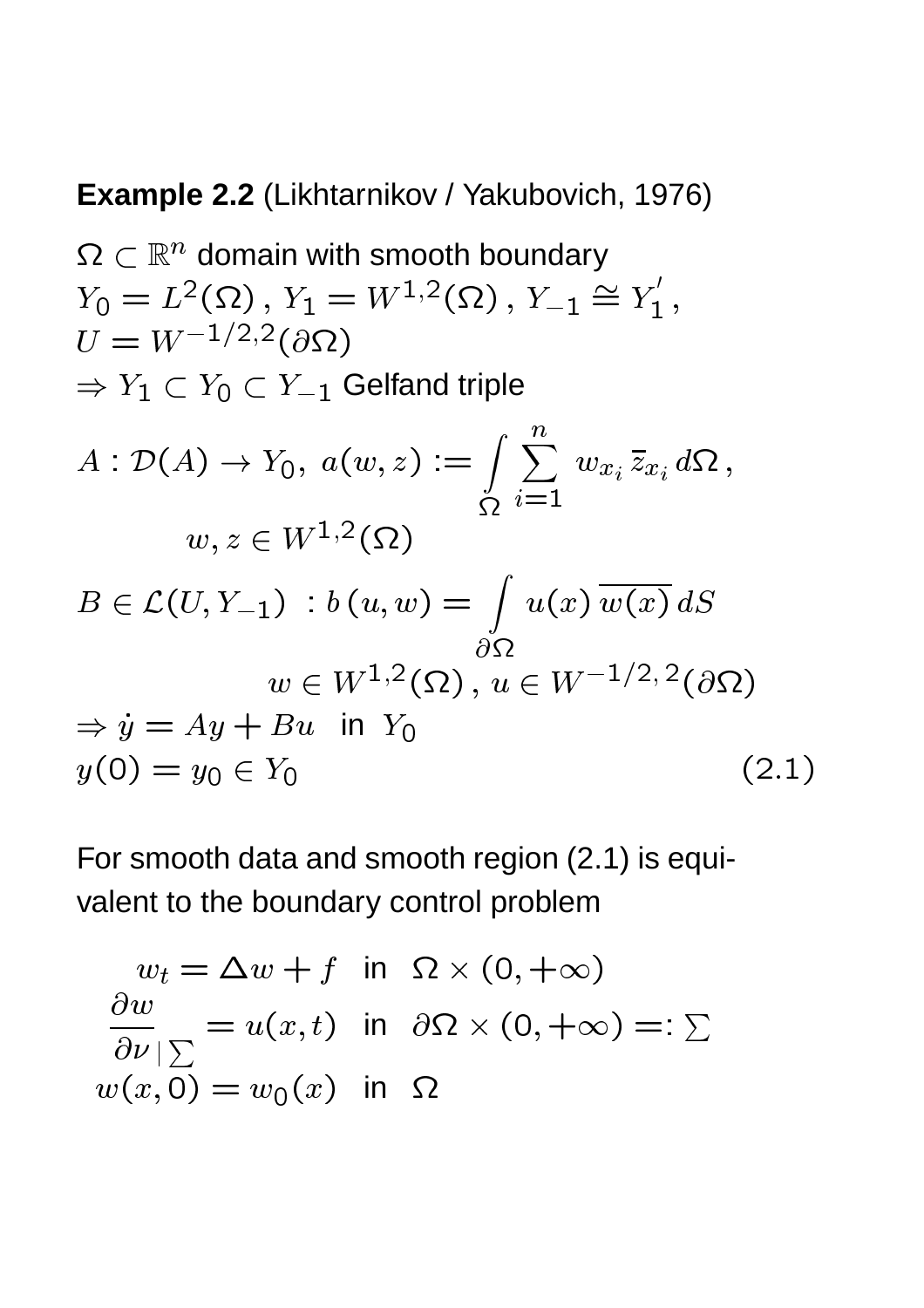# **3. Absolute stability and instability**

#### **Definition 3.1**

a) We say that a pair  $\{w(\cdot),u(\cdot)\}\in L^2(0,\infty;W)\times$  $L^2(0,\infty;U)$  belongs to  $\mathcal{M}(F)$  if  $F(w(t),u(t))\leq 1$ 0 for a.e.  $t > 0$ .

The class of nonlinearities defined by  $F$  is  ${\mathcal N}(F) \ := \ \{ \varphi \ : \ W \times {\mathbb R}_+ \ \to \ U \ \text{ s.t. \ for any}$  $w(\cdot)\in L^2(0,\infty; W)$  follows  $\{w(\cdot),\varphi(w(\cdot))\}\in\mathbb{R}$ -

b) The nonlinear system (1.1) is said to be absolutely stable with respect to the output  $w$  in the class  $\mathcal{N}(F)$ if for any triple  $\{y,w,u\}$  s.t.  $\dot{y}=Ay+Bu$  ,  $w = Cy$  and  $\{w, u\} \in \mathcal{M}(F)$  we have

$$
\int_{0}^{\infty} \|w\|_{W}^{2} dt \leq C_{1} \|w(0)\|_{W}^{2} + C_{2}
$$

 $(C_1$  and  $C_2$  depend only on  $\mathcal{N}(F)).$ 

c) The nonlinear system (1.1) is said to be absolutely unstable in the class  $\mathcal{N}(F)$  if for any  $\varphi\in\mathcal{N}(F)$ the associated system  $(1.1)$  has solutions  $y$  with  $y(\cdot) \not\in L^2(0,\infty;Y_0)$ .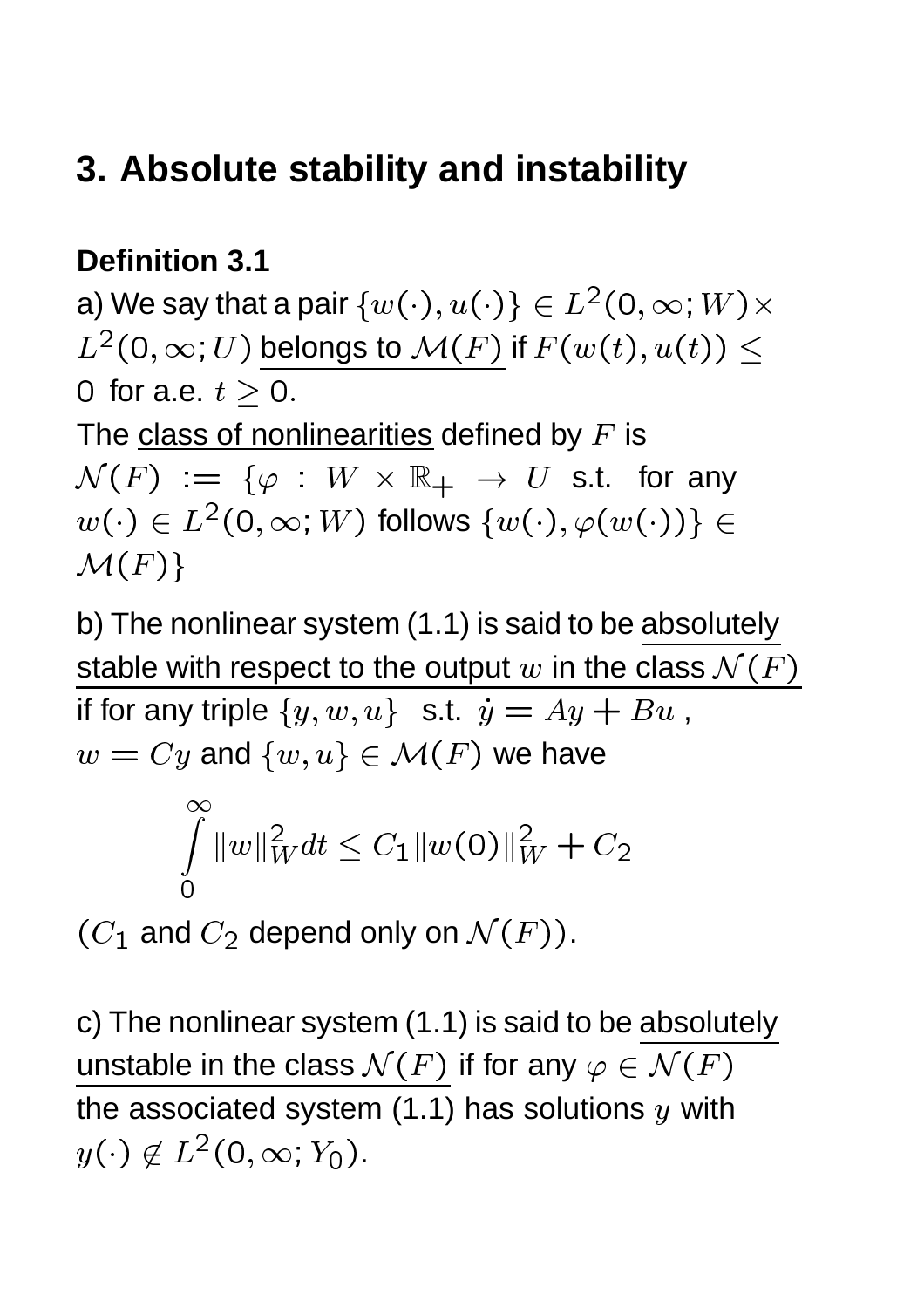**Theorem 3.1** Assume that the following conditions are satsfied:

1) A is the generator of a stable  $C_0$ -semigroup; 2) The pair  $(A, B^*)$  satisfies the trace property;  $\mathcal{B}(3) \: \exists \delta > 0: F(\mathcal{X}(i\omega)u,u) \geq \delta \|\mathcal{X}(i\omega)u\|_{W}^{2}$ 

 $\forall u \in U \quad \forall \omega \in \mathbb{R} : i\omega \notin \sigma(A).$ 

Then (1.1) is absolutely stable in the class  $\mathcal{N}(F).$ 

**Theorem 3.2** (Likhtarnikov, 1979) Assume:

1) A is the generator of a stable  $C_0$ -semigroup  $\{e^{At}\}_{t>0}$ 

2)  $\{e^{A\overline{t}}\}_{t>0}$  is extentable to a group on  $\mathbb{R}$ ;

3) The pair  $(-A,B)$  is  $L^2\text{-}\mathsf{cc}$ -controllable;

4) The frequency domain condition from Theorem 3.1 is satisfied;

Then (1.1) is absolutely stable in the class  $\mathcal{N}(F).$ 

**Definition 3.2** We say that  $A:\mathcal{D}(A)\rightarrow Y_0$  is the generator of an unstable  $C_{\mathsf{O}}$ -semigroup on  $Y_{\mathsf{O}}$  if A generates a semigroup  $\{e^{At}\}_{t>0}$  and !-  $\frac{\ln \|e^{\epsilon-1}\|_0}{t}>0,$  where  $\omega(A)$  is the growth bound.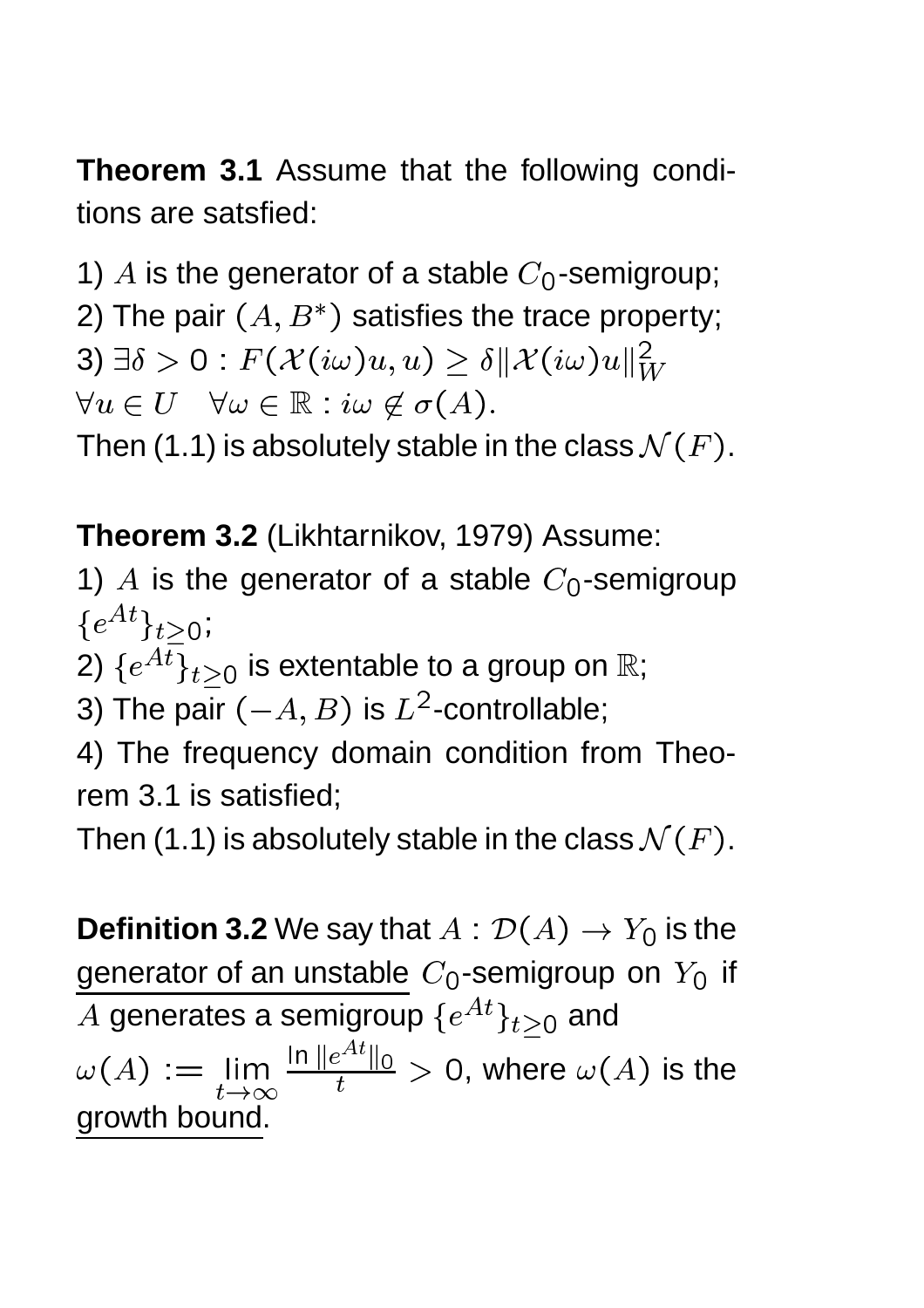**Remark 3.1** For a  $C_0$ -semigroup  $\{e^{At}\}_{t>0}$  on the Hilbert space  $Y_0$  let

2-  <sup>2</sup> <sup>2</sup> 1-

be the spectral bound of  $A$ .

Under certain assumptions on  $A$  (for instance, if  $\Lambda$  is generator of an analytic semigroup) we have  $\omega(A) = s(A).$ However, generally we have only  $\omega(A) \geq s(A).$ 

For the two-dimensional wave equation is  $\omega(A) > s(A)$  (Renardy, 1994).

**Theorem 3.3** Suppose that the following conditions are satisfied:

1)  $A: \mathcal{D}(A) \rightarrow X_0$  is the generator of an unstable  $C_{\mathbf{0}}$ -semigroup  $\{e^{At}\}_{t\geq 0}$  on  $Y_{\mathbf{0}};$  .

2) The pair  $(A, B^*)$  satisfies the trace property;

3) Frequency domain condition 3) from Theorem 3.1 ;

Then (1.1) is absolutely unstable in the class  ${\cal N}(F).$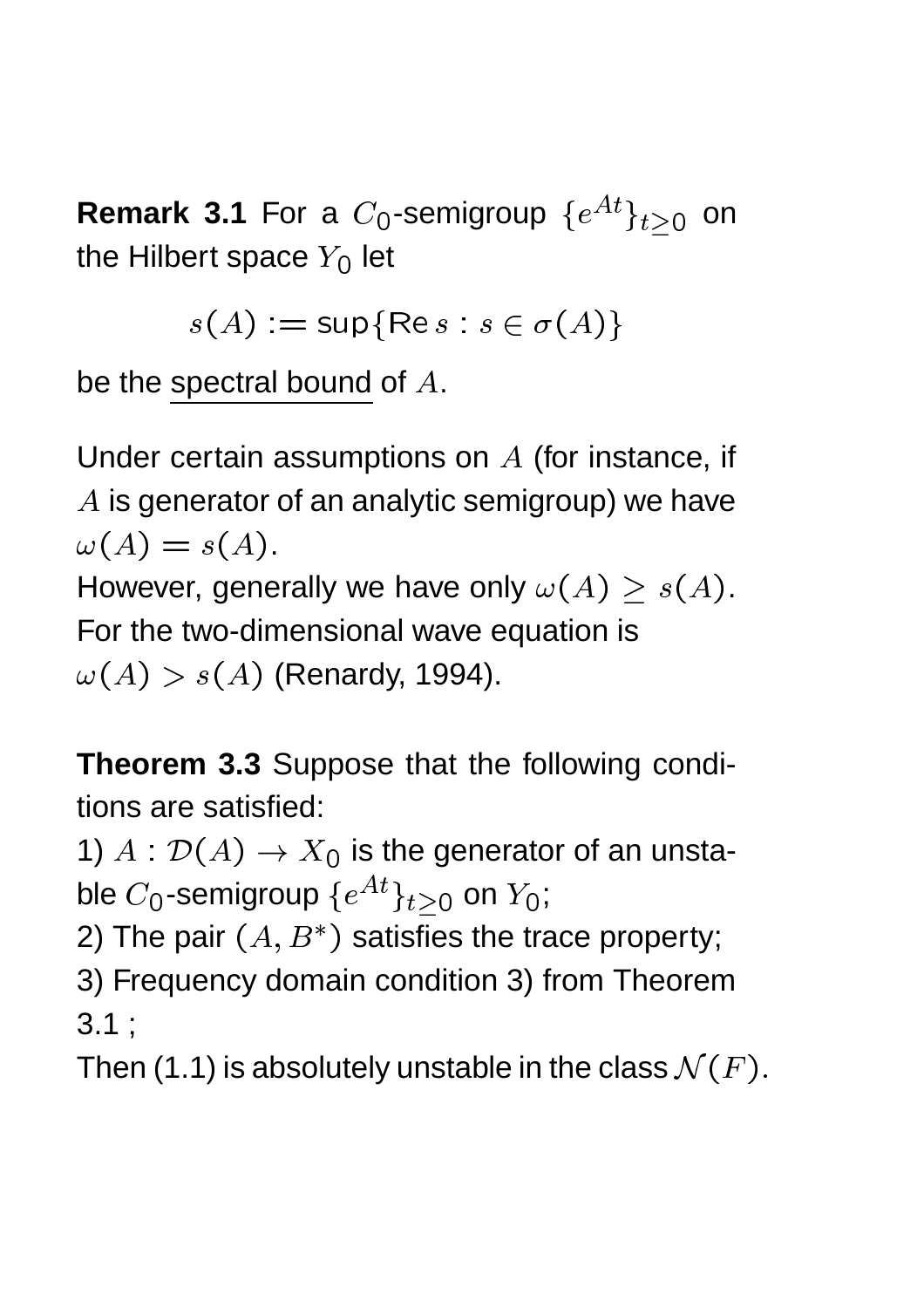### **4. Stability analysis of PDE's on the base of measurements**

Consider the parameter-dependent problem

$$
\begin{array}{l}\n\dot{y} = A(q)y + B(q)u, \quad u(t) = \varphi(w(t)), \\
w(t) = C(q)y, \quad z(t) = D(q)y + E(q)u\n\end{array} (4.1)_q
$$

 $Q$  a metric space with metric  $d$ 

For any  $q \in Q$  we suppose  $A(q):{\mathcal D}(A(q))\to Y_0$  is generator of a  $C_{\mathsf{O}}$ -semigroup on  $Y_{\mathsf{O}},$  $-$  (1)  $-$  (-1),  $-$  (1)  $-$  (-1)  $\cdot$  ( )  $\langle 1 \rangle$   $\langle -1 \rangle$   $\langle 1 \rangle$ 4- - $A^{\vee}$  (5,9)  $\cup$   $(9)$   $S1 - A$   $\setminus -1$   $\ldots$ 4-  $\lambda$   $(8, 4)$   $U(9)$   $S1 - A($  2 4- $\lambda - 1$   $\lambda$   $\lambda$ 4- 4 the contract of the contract of the contract of the contract of the contract of the contract of the contract of  $l$  tropofor **TUPCIQIUIS** transfer operators  $\varphi: W \times \mathbb{R}^1 \to U$  $\varphi \in \mathcal{N}(q)$  .  $\longrightarrow$  3  $\Psi$  . W  $\times$  10  $^{-}$   $\longrightarrow$   $U$ ,

 $F(W(U),\varphi(W(U)),q) \le U, t \in [0,1], \forall W(\cdot) \in L$  (0, 1, W f,  $\langle \infty, \infty, 1 \rangle$   $\langle \sim 1 \setminus 1 \rangle$   $\infty$   $\langle \infty, \infty \rangle$   $\langle \gamma \rangle$   $\langle \gamma \rangle$   $\langle \sim 1 \rangle$   $\langle \sim 1 \rangle$   $\langle \sim 1 \rangle$  $\sqrt{-}$   $\frac{1}{2}$   $\sqrt{4}$   $\frac{1}{2}$   $\frac{1}{2}$   $\frac{1}{2}$   $\frac{1}{2}$   $\frac{1}{2}$   $\frac{1}{2}$   $\frac{1}{2}$   $\frac{1}{2}$   $\frac{1}{2}$   $\frac{1}{2}$   $\frac{1}{2}$   $\frac{1}{2}$   $\frac{1}{2}$   $\frac{1}{2}$   $\frac{1}{2}$   $\frac{1}{2}$   $\frac{1}{2}$   $\frac{1}{2}$   $\frac{1}{2}$   $\frac{1}{$ 

 $-1(1) - 1(1) - (-1)$ . . . . . .  $\sim$   $($   $\cdot$   $)$   $\cdot$   $=$   $\sim$   $($   $\cdot$   $)$   $\sim$   $\cdot$   $\cdot$   $\cdot$   $\cdot$   $\sim$   $\cdot$   $\cdot$   $\cdot$   $\cdot$   $\sim$   $\cdot$   $\cdot$   $\cdot$   $\cdot$   $\sim$   $\cdot$   $\cdot$   $\cdot$   $\sim$   $\cdot$   $\cdot$   $\cdot$   $\sim$   $\cdot$   $\cdot$   $\sim$   $\cdot$   $\cdot$   $\sim$   $\cdot$   $\cdot$   $\sim$   $\cdot$   $\cdot$